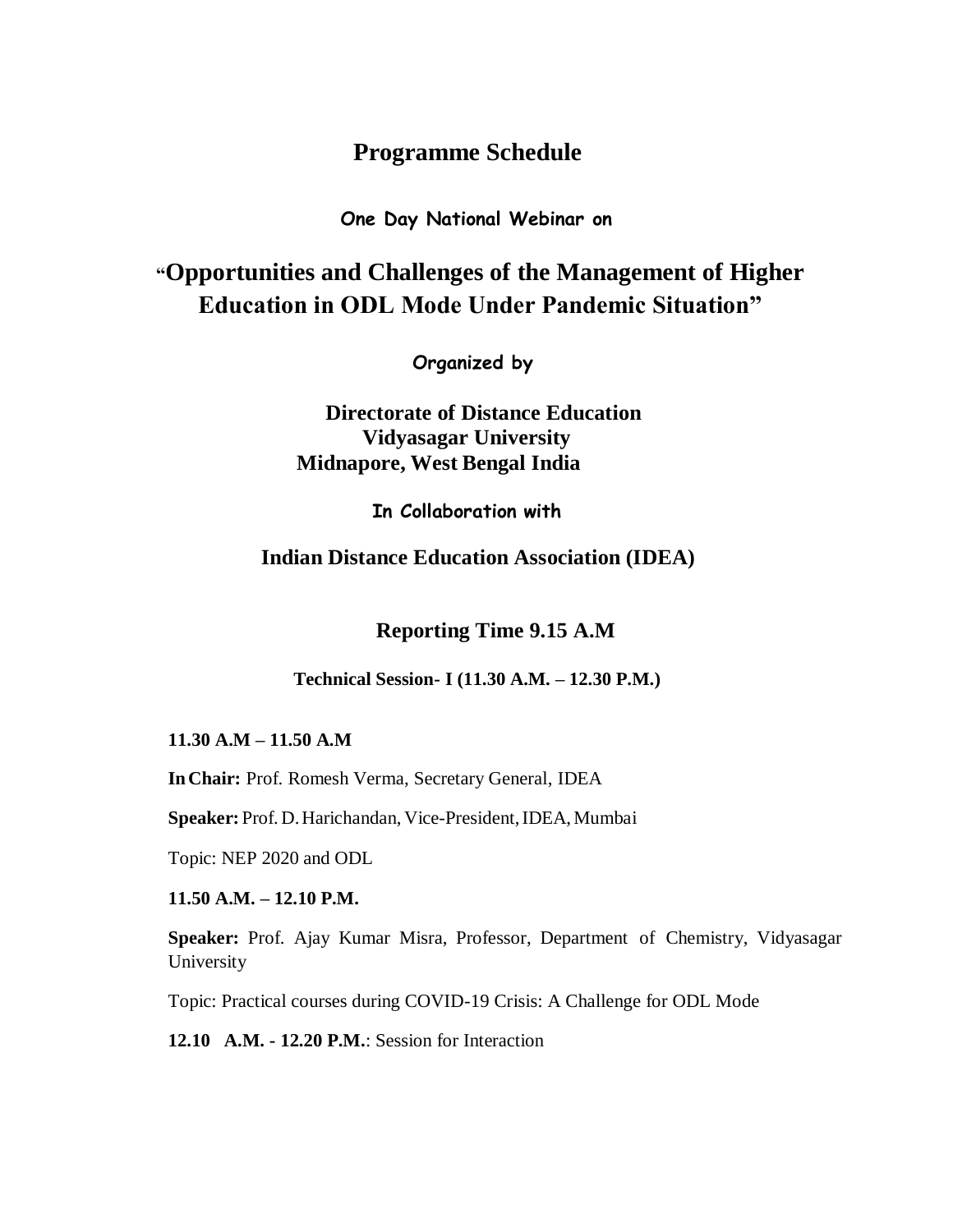## **Technical Session- II**

### **(12:30 PM -01:30 PM)**

In Chair: Prof. Ajay Kumar Misra, Professor, Department of Chemistry, Vidyasagar University

**12:30 PM-12:50 PM Speaker:** Prof. Sadashive Chougle, Vice-President, IDEA, Kolhapur

**Topic:** Nervousness Turning into Smile

**12.50 P.M. - 01.10 P.M.**

**Speaker:** Prof. Madhumangal Pal, Professor, Applied Mathematics with Oceanology and Computer Programming, VidyasagarUniversity.

**Topic:** Distance Learning and Blended Education System

**01.10 P.M. - 01.20 P.M.**: Session for Interaction

## **Lunch Break: 01:30 P.M-02:15 P.M**

### **Technical Session III**

#### **02.15 P.M. – 03.05 P.M.**

**InChair:**Prof.Ambarish Mukhopadhyay,Professor,DepartmentofPoliticalScience, Vidyasagar University

**02.15 P.M. - 02.35 P.M.**

**Speaker:** Dr. Rajarshi Dasgupta, Assistant Professor, Centre for Political Studies, JNU **Topic:** The Flaws and Future of Online Education: Thinking with the Pandemic

**02.35 P.M. - 02.55 P.M.**

**Speaker:** Dr. Suvarna Sen, Psychologist, Kolkata, Secretary, Eastern Zonal Psychological Association

**Topic:** Psychological Perspective of Distance Education

**02.55 P.M.-03.05 P.M.:** Session for Interaction